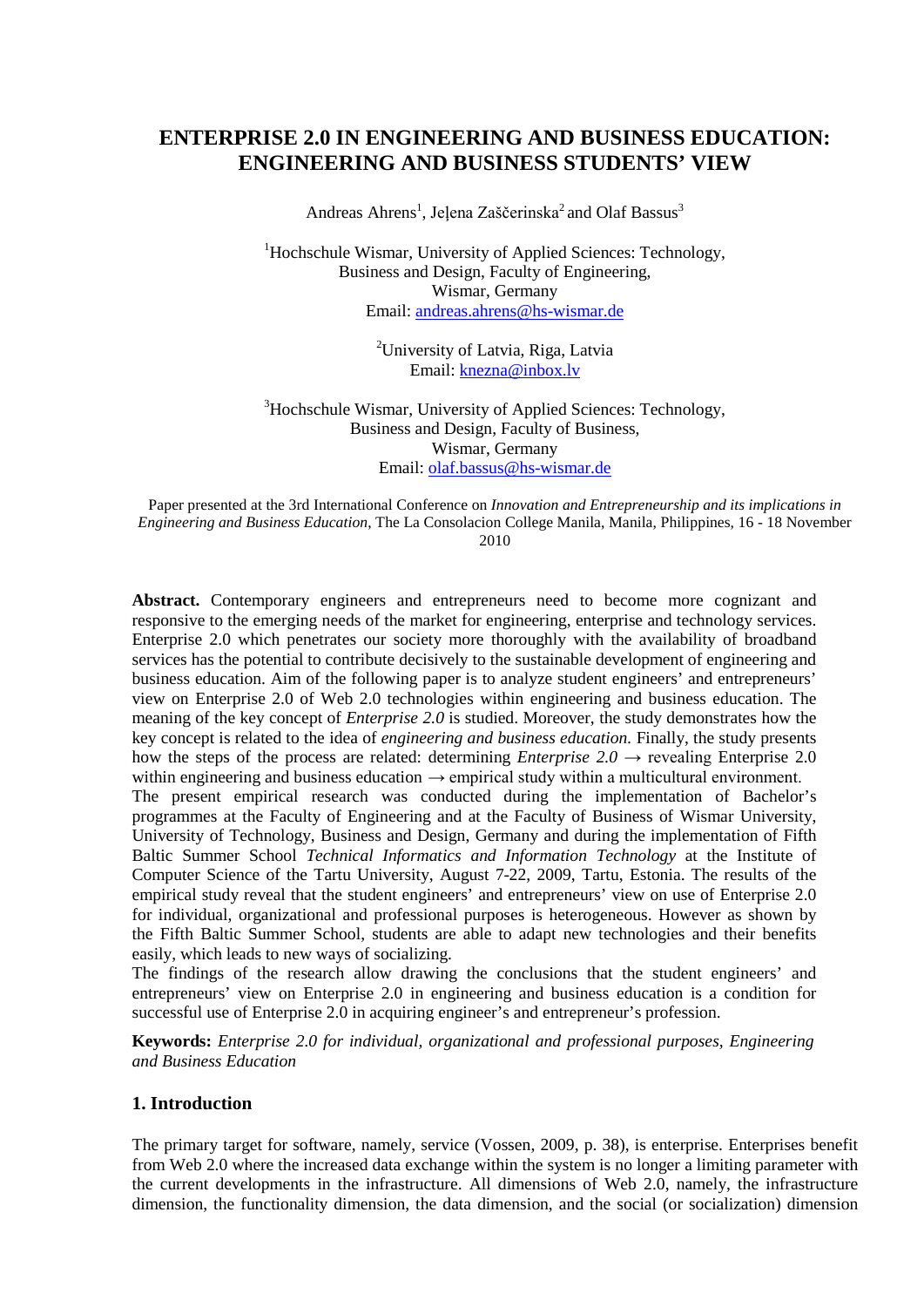are on their path into the enterprise (Vossen, 2009, p. 33, 38). Typical Enterprise 2.0 of Web 2.0 techniques and technologies include "social software", namely, Skype, the eBay seller evaluation, the Amazon recommendation service, or Wikipedia, etc., and online social networks, namely, a blog, or Facebook or MySpace for mostly private applications, LinkedIn or Xing for professional applications, or as Twitter for both (Vossen, 2009, p. 37) and have found widespread acceptance in the community.

Aim of the following paper is to analyze student engineers' and student entrepreneurs' view on needs in Enterprise 2.0 technologies within engineering and business education on the pedagogical discourse. The meaning of the key concepts of *Enterprise 2.0* and *needs analysis* is studied. Moreover, the study demonstrates how the key concepts are related to the idea of *education* and shows a potential model for development, indicating how the steps of the process are related following a logical chain: determining *enterprise*  $\rightarrow$  revealing *Enterprise* 2.0 in education  $\rightarrow$  defining *needs analysis*  $\rightarrow$  carrying out an empirical study within a multicultural environment.

The methodological foundation of the present research on the student engineers' and student entrepreneurs' view on needs in Enterprise 2.0 within engineering and business education is formed by the System-Constructivist Theory based on Parson's system theory (Parson, 1976, pp. 9-30) where any activity is a system, Luhmann's theory (Luhmann, 1988, pp. 1-14) which emphasizes communication as a system, the theory of symbolic interactionalism (Mead, 1973; Goffman, 2008) and the theory of subjectivism (Groeben, 1986). The application of this approach to learning introduced by Reich (Reich, 2005) emphasizes that human being's point of view depends on the subjective aspect (Maslo, 2007, p. 43): everyone has his/her own system of external and internal perspectives (Figure 1) that is a complex open system (Rudzinska, 2008, p. 366), and experience plays the central role in a construction process (Maslo, 2007, p. 39). Therein, the subjective aspect of human being's point of view is applicable to the present research on the students' needs in Enterprise 2.0 within engineering and business education.



Figure 1. Developing the System of External and Internal Perspectives

The remaining part of this paper is organized as follows: Section 2 introduces enterprise. Enterprise 2.0 in education is studied in Section 3. The associated results of an empirical study will be presented in Section 4. Finally, some concluding remarks are provided in Section 5, followed by a short outlook on interesting topics for further work.

# **2. Defining Enterprise**

Oganisjana and Koke (Oganisjana, Koke, 2008, p. 224) point out that "entrepreneurship" and "enterprise" are used synonymously in many publications. However, the distinctive use of these terms is emphasized by Kearney (Kearney, 1999, p. 36).

Entrepreneurship mainly concerns business and commerce: entrepreneurship defined as an individual's ability to turn ideas into action includes creativity, innovation and risk taking, as well as the ability to plan and manage projects in order to achieve objectives (Commission of the European Communities, 2006, p. 4). This supports everyone in day-to-day life at home and in society, makes employees more aware of the context of their work and better able to seize opportunities, and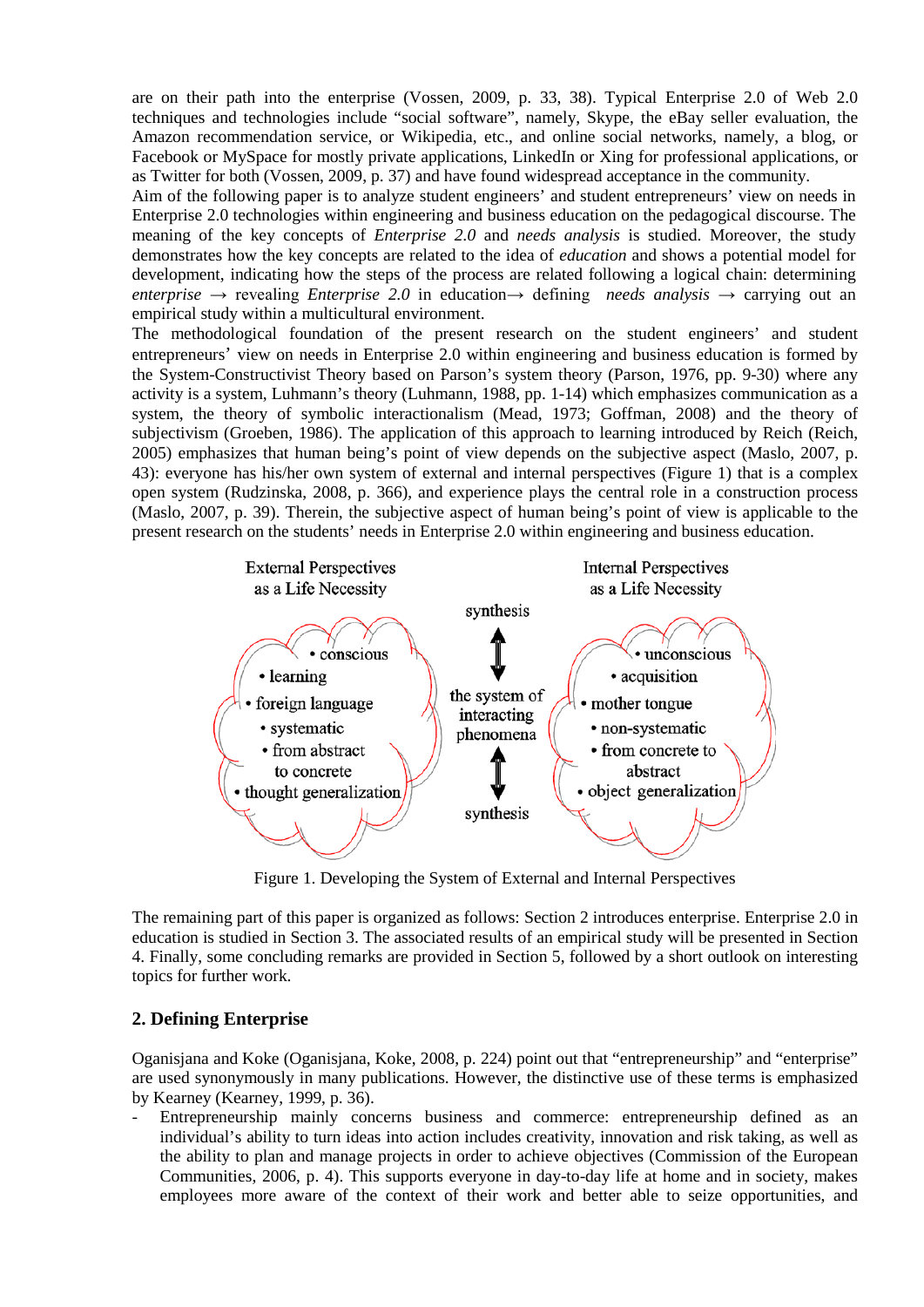provides a foundation for entrepreneurs establishing a social or commercial activity (Commission of the European Communities, 2006, p. 4).

Enterprise defined as an individual's complex capability to identify, generate and realize new socially valuable opportunities in the personal, professional, cultural, economic and other contexts of the social life (Oganisjana, Koke, 2008, p. 225), is considered in a broader social context than within business framework only, namely, to run a club, to make a film, to run a household or to run a good classroom or to help oneself and others. Moreover, enterprise is fostered to work in favour but not to the damage to the society (Oganisjana, Koke, 2008, p. 225).

The inter-connections between enterprise and entrepreneurship reveal that the term *enterprise* involves *entrepreneurship* as highlighted in Figure 2. Thus, every student including students in engineering and business education is involved with enterprise.



Figure 2: The relationships between enterprise and entrepreneurship

### **3. Enterprise 2.0 in Engineering and Business Education**

The paradigm shift from the entrepreneur's personality (Oganisjana, Koke, 2008, p. 221-222) to the enterprising process employs a broad usage of Web 2.0 techniques and tools within an enterprise, paired with an increased exploitation of services offered over the Web and with leaving more room for the individual and its preferences, that has led to the term *Enterprise 2.0* (Vossen, 2009, p. 38). In other words, enterprises as well as software vendors are exploiting it by integrating Web 2.0 features into their software, processes, and work environments (Vossen, 2009, p. 38).

Traditionally, business students are concerned with business applications of Web 2.0 techniques and technologies, namely, corporate blogs, wikis, feeds and podcasts (Vossen, 2009, p. 38). In turn, engineering students are associated with the infrastructure and functionality dimensions of Web 2.0. However, the employed approach of the present paper, namely, Web 2.0 on the path into the enterprise (Vossen, 2009, p. 38) in a broader social context than within business framework only, reveals all the Web 2.0 dimensions, namely, the infrastructure dimension, the functionality dimension, the data dimension, and the social (or socialization) dimension, to be contributing to engineering and business students' enterprise.

The change in specialist entering the service area, namely, not working permanently at a large-scale enterprise but accepting project-related orders of large-scale enterprises by free engineers' and entrepreneurs' office (Bassus, Wolfgramm, 2009, p. 38) emphasizes the main pedagogical task that is not only about educating economically versed people able to work business miracles, but as well about promoting students' self-confidence and capability to cope with their own problems in all spheres of life in a knowledgeable and enterprising way, fostering students' enterprise capability instead of entrepreneurship only while studying in different educational institutions (Oganisjana, Koke, 2008, p. 225).

Integration of Enterprise 2.0 into the processes and environments of engineering and business education has the potential to contribute decisively to the needs of student engineers and student entrepreneurs to become more cognizant and more responsive to the emerging needs of the market for engineering, enterprise and technology services. The search for the integration of Enterprise 2.0 of Web 2.0 techniques and technologies into engineering and business education emphasizes that the software programmes following the traditional stimulus-response model based on behaviourism, lead to the computers' misuse (Trageton, 2010, p. 18). Hence, a proper integration of Enterprise 2.0 into engineering and business education is provided by needs analysis. However, the emphasis of the System-Constructivist Theory on the subjective aspect of human being's point of view and experience that plays the central role in a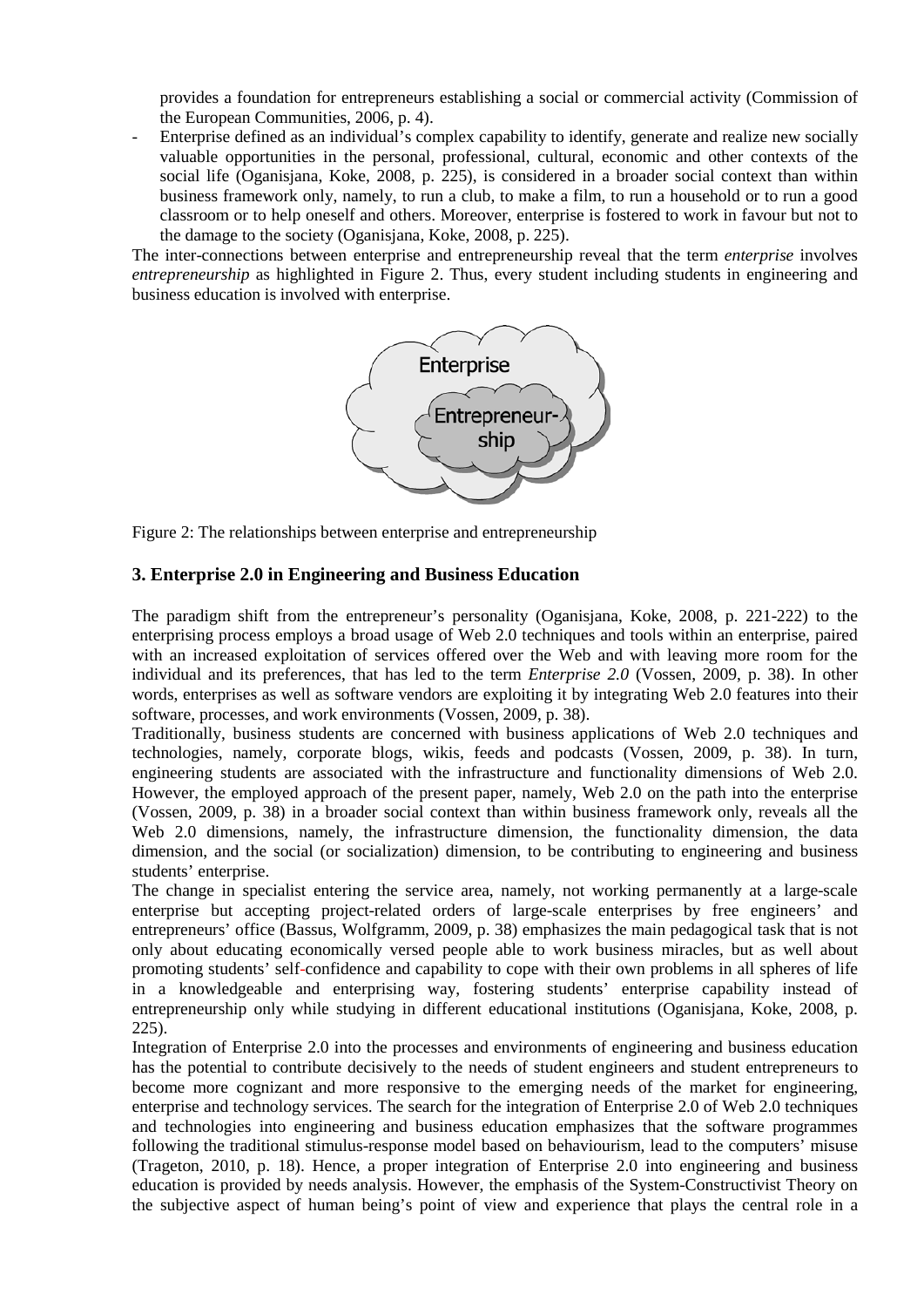construction process does not allow analyzing the students' needs objectively: human beings do not always realize their experience and their wants (Maslo, 2007, p. 38).

In accordance with the research methodology, namely, developing the system of the external and internal perspectives, needs analysis is revealed to be of three levels, namely, individual needs, organizational needs and professional needs. Regular analysis of students' needs becomes a means of development of students' use of Enterprise 2.0 (Lūka, 2008, p. 7). Thus, needs analysis has the potential to bridge the gap between the student engineers' and entrepreneurs' needs in Enterprise 2.0 and in use of Enterprise 2.0 (Oganisjana, Koke, 2008, p. 225).

# **4. Empirical Results**

This study is oriented towards the revealing of the student engineers' and entrepreneurs' view on the use of Enterprise 2.0 for individual, organizational and professional purposes in engineering and business education.

The present empirical study involves four independent samples, namely,

- 22 participants of Fifth Baltic Summer School *Technical Informatics and Information Technology* at the Institute of Computer Science of the Tartu University, August 7-22, 2009, Tartu, Estonia,
- 40 bachelor students at the Department of Electrical Engineering and Computer Science of the Faculty of Engineering of Wismar University, University of Technology, Business and Design, Germany,
- 22 bachelor students in Business Law at the Faculty of Business of Wismar University, University of Technology, Business and Design, Germany and
- 110 bachelor students in Business Management at the Faculty of Business of Wismar University, University of Technology, Business and Design, Germany.

All 22 participants of Fifth Baltic Summer School *Technical Informatics and Information Technology* have got Bachelor or Master Degree in different fields of Computer Sciences and working experience in different fields. The International Summer School offers special courses to support the internationalization of education and the cooperation among the universities of the Baltic Sea Region.

The aims of the Baltic Summer Schools *Technical Informatics and Information Technology* are determined as preparation for international Master and Ph.D. programs in Germany, further specialization in computer science and information technology and learning in a simulated environment.

The Summer School *Technical Informatics and Information Technology* contains a special module on Web 2.0 where Enterprise 2.0 is part. The module on Web 2.0 examines the advantages and problems of this technology, namely, architecture and management, protocol design, and programming, which makes new social communication forms possible.

The 22 participants of Fifth Baltic Summer School *Technical Informatics and Information Technology* at University of Tartu Institute of Computer Science are with different cultural and upbringing backgrounds and with diverse educational approaches from different countries, namely, Latvia, Lithuania, Estonia, Russia, Great Britain, China, India, Nigeria, Romanian and Mexico. Whereas cultural similarity aids mutual understanding between people (A. Leontiev quoted by Robbins, 2007, p. 55), the students' different cultural and educational backgrounds contribute to successful learning and become an instrument of bringing the students together more closely under certain conditions, namely, appropriate materials, teaching/learning methods and forms, motivation and friendly positioning of the educator (Abasheva, 2010, p. 431).

Then, 40 students at the Department of Electrical Engineering and Computer Science at the Faculty of Engineering of Wismar University, University of Technology, Business and Design were taken into consideration at the beginning of the seventh semester in the fourth year of their bachelor studies. The students have not got any or few work experience. The seventh semester of the Bachelor's program for Electrical Engineering and Computer Science at the Faculty of Engineering of Wismar University does not contain a special module on Web 2.0.

Finally, 22 bachelor students in Business Law and 110 bachelor students in Business Management at the Faculty of Business of Wismar University, University of Technology, Business and Design, Germany were taken into consideration at the beginning of the second semester in the first year of their bachelor studies. The bachelor students have not got any or few work experience. The second semester of the Bachelor's program in Business Law and Management at the Faculty of Business of Wismar University does not contain a special module on Web 2.0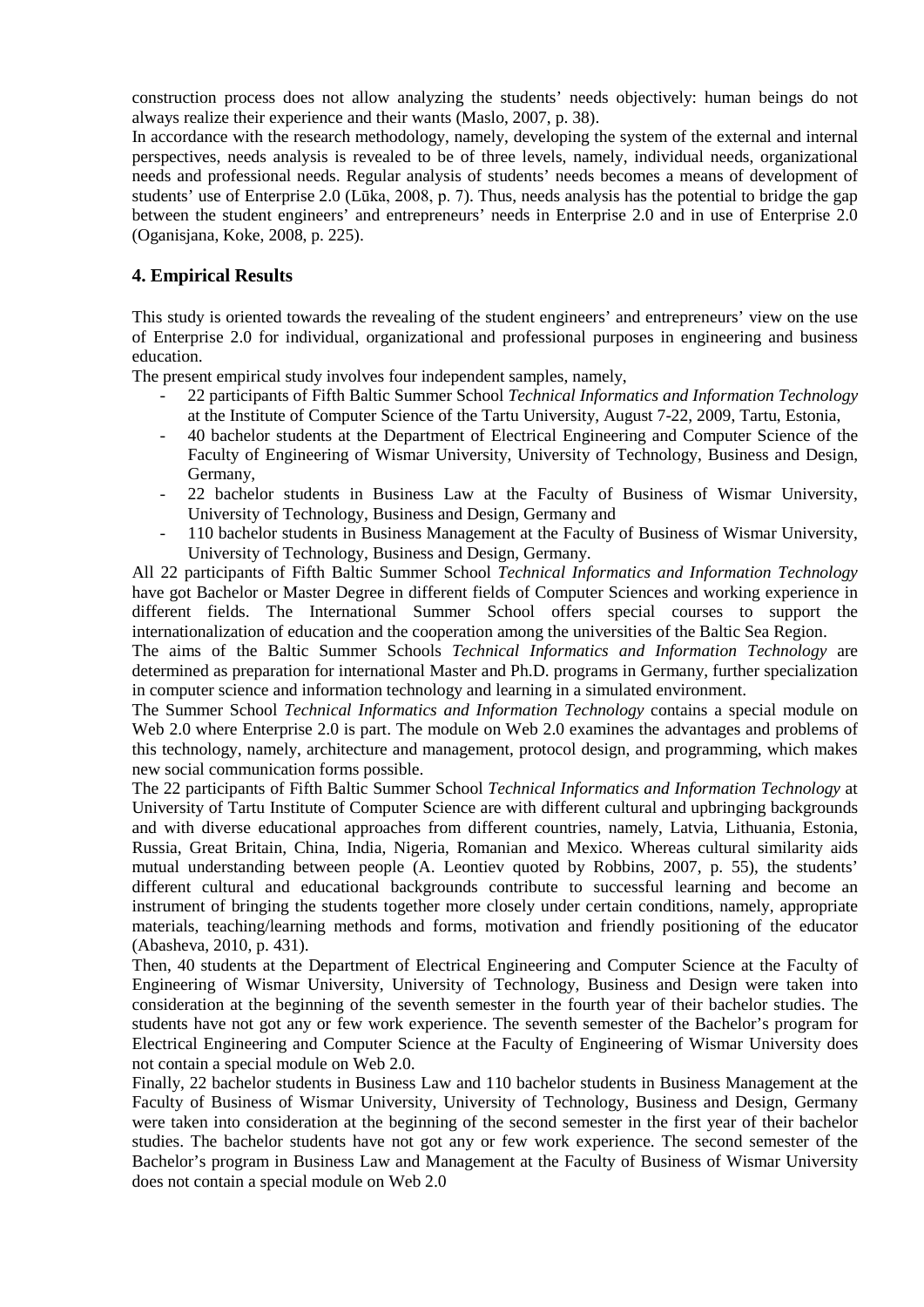An explorative research has been used in the research (Tashakkori, Teddlie, 2003; Mayring, Huber and Gurtler, 2004). The study consisted of the following stages: exploration of the contexts in use of Web 2.0 through thorough analysis of the documents, analysis of the students' feedback regarding their needs, data processing, analysis and data interpretation (Kogler, 2007) and analysis of the results and elaboration of conclusions and hypothesis for further studies.

The view of student engineers' and student entrepreneurs' as prospective specialists on needs in Web 2.0 within engineering and business education is particularly important. Their view on needs in Web 2.0 within engineering and business education is considered through needs analysis. Needs of three levels, namely, individual needs, organizational needs and professional needs, are analyzed. Moreover, needs analysis serves as a basis for designing the following questionnaire (Surikova, 2007, p. 389):

- Question 1: Do you know the word *Web 2.0*?
- Question 2: Do you know the basic idea of Web 2.0?
- Question 3: Have you already used Web 2.0, namely, Facebook, Twitter, Wikipedia, etc?
- Question 4: Do you think Web 2.0 requires a lot of profound knowledge, namely, math, physics, etc?
- Question 5: Do you think Web 2.0 is useful for your individual needs?
- Question 6: Do you think Web 2.0 is useful for your organizational use?
- Question 7: Do you think Web 2.0 is useful for your professional use?

The evaluation scale of five levels for each question is given where "1" means "disagree" and low level of experience in use of Enterprise 2.0 technologies and "5" points out "agree" and high level of use of Enterprise 2.0 technologies.

The analysis of the surveys, as depicted in Figures 3-6, carried out with four independent samples, namely, 22 participants of Fifth Baltic Summer School, 40 student engineers, 22 bachelor students in Business Law and 110 bachelor students in Business Management, shows that the students' view on the use of Enterprise 2.0 for individual, organizational and professional purposes is heterogeneous as well as the student engineers and student entrepreneurs don't know the possibilities offered by Web 2.0 properly.



Figure 3: PDF (probability density function) of the BaSoTi participants' evaluation on August 7, 2009



Figure 4: PDF (probability density function) of the university student engineers' evaluation in September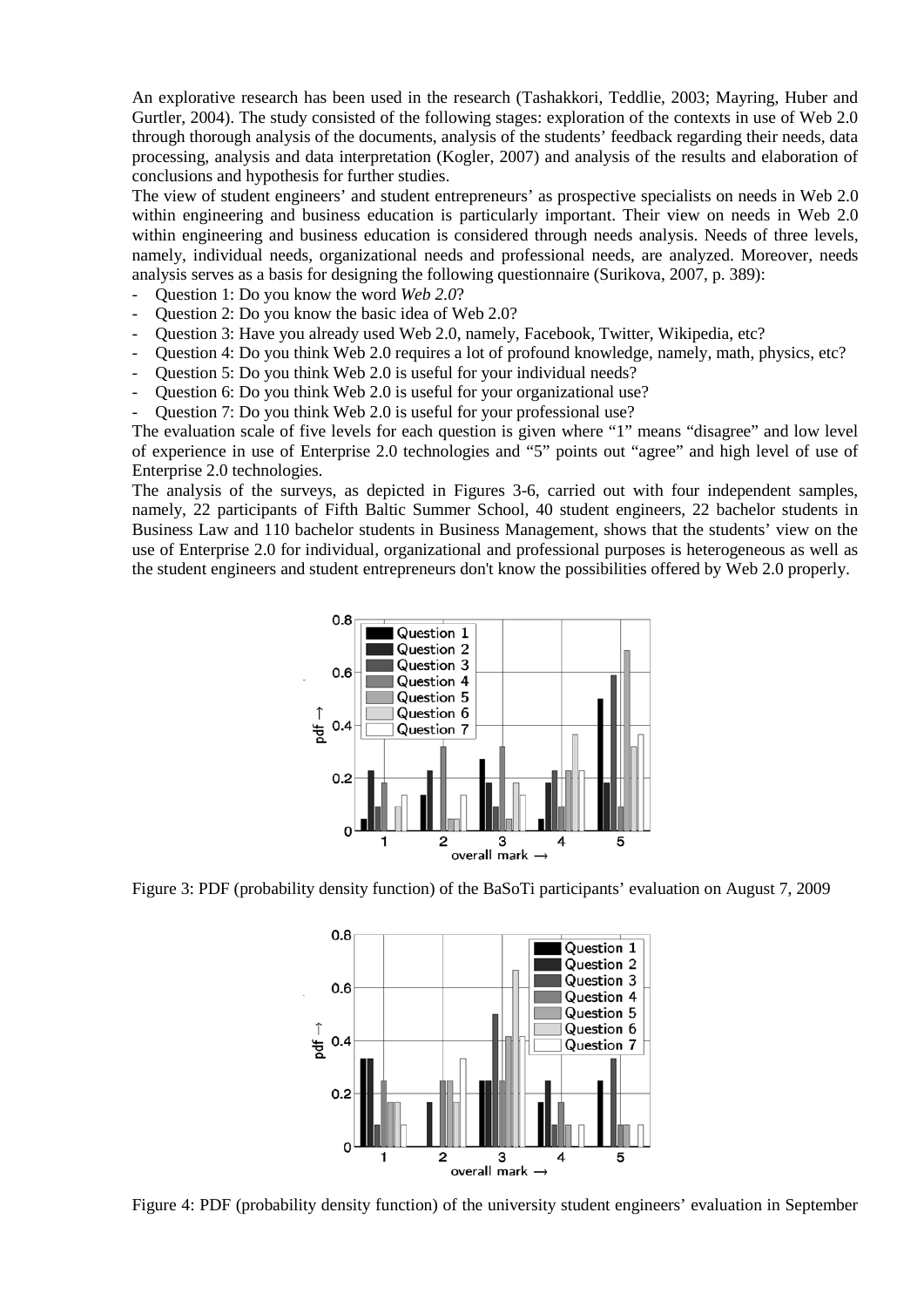

Figure 5: PDF (probability density function) of the university Business Law Bachelor students' evaluation in April 2010



Figure 6: PDF (probability density function) of the university Business Management Bachelor students' evaluation in April 2010

However, with the appropriate courses as shown by the BASOTI students, they are able to absorb the possibilities of the new technology easily.

Between Survey 1 and 2 of the participants' experience in use of Web 2.0 within the Baltic Summer School *Technical Informatics and Information Technology* teaching/learning activity involved courses in Technical Informatics and Information Technology (German and English), preconference tutorials for introduction into advanced research topics, attendance of conference *Advanced Topics in Telecommunication*, tutorials and practical tasks, language training for talk and presentation (optional in English or German), leisure activities and social contacts as well as practical work at IT Company.

Then, the analysis of the second survey (Figure 7) carried out within the Baltic Summer School *Technical Informatics and Information Technology* on August 11, 2009 reveals that the participants' experience in use of Web 2.0 has become homogeneous, and the participants have put the emphasis on use of Web 2.0 for professional needs.

After having implemented a variety of methods and forms of teaching/learning activity (Zaščerinska, 2009) the result summary of two surveys of the participants' experience within the Baltic Summer School 2009 demonstrates the positive changes in comparison with Survey 1: the level of the participants' experience in terms of use of Web 2.0 has been enriched; the level of the participants' experience in terms of knowledge of basic idea of Web 2.0 has been improved; the level of the participants' experience in terms of use of Web 2.0 for individual needs decreased, thereby developing the system of the external and internal perspectives; the level of the participants' experience in terms of use of Web 2.0 for organizational and professional needs increased, thereby developing the system of external and internal perspectives (Figure 1).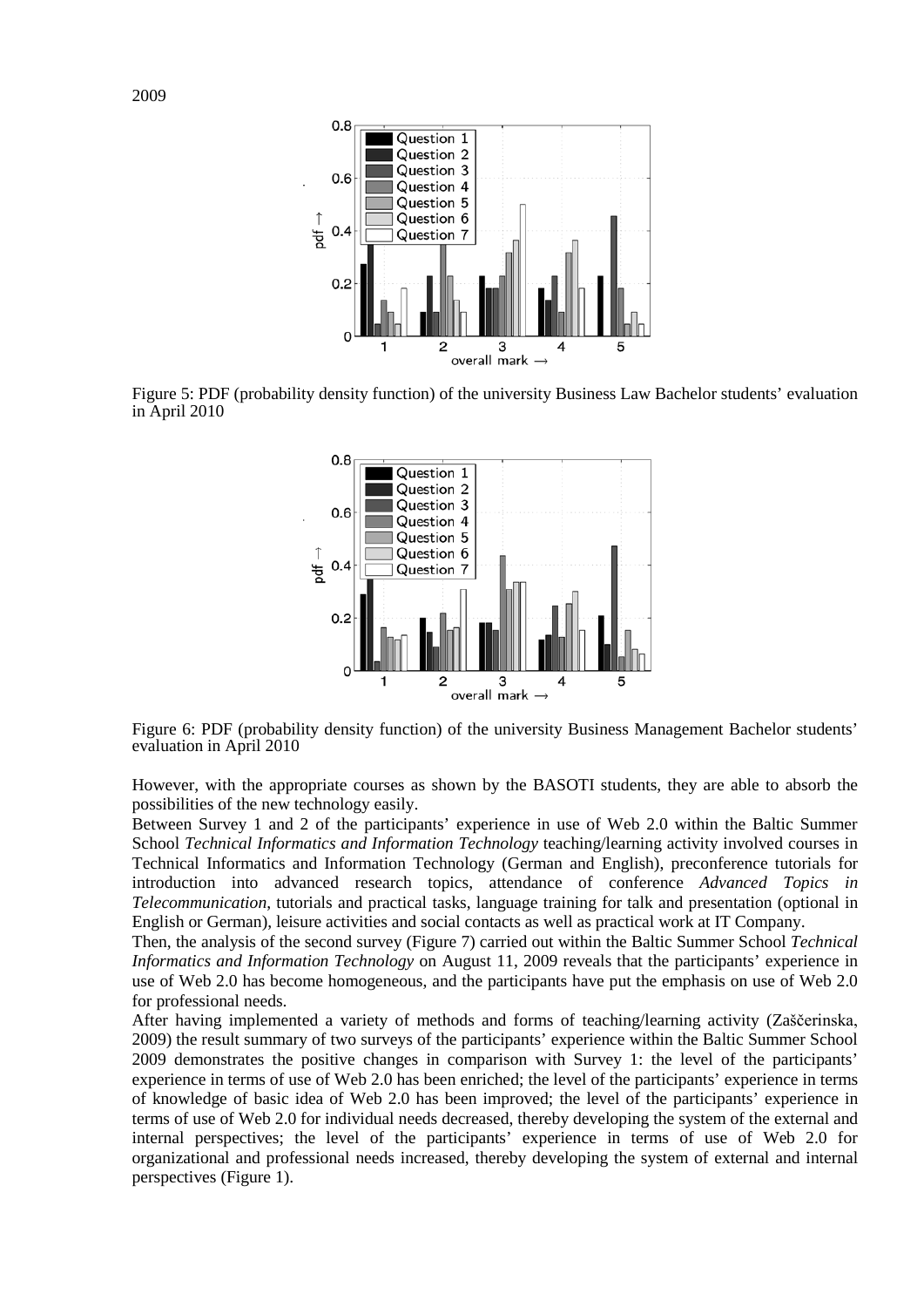

Figure 7: PDF (probability density function) of the second BaSoTi participants' evaluation on August 11, 2009

Thus, the results' comparison of Survey 1 and Survey 2 of the participants' experience in use of Web 2.0 emphasizes the decrease of the participants' number who have obtained the low and critical level of experience and the increase of the participants' number who have achieved the average and optimal level of experience revealed by the levels of the participants' experience in use of Web 2.0.

### **5. Conclusions for Education**

The findings of the research allow drawing the conclusions that the student engineers' and entrepreneurs' view on Enterprise 2.0 in engineering and business education is a condition for successful use of Enterprise 2.0 in acquiring engineer's and entrepreneur's profession. The results of the empirical study within a multicultural environment reveal that the student engineers' and entrepreneurs' view on use of Enterprise 2.0 for individual, organizational and professional purposes is heterogeneous. However as shown by the Fifth Baltic Summer School, students are able to adapt new technologies and their benefits easily, which leads to new ways of socializing.

The emphasis of the System-Constructivist Theory on the subjective aspect of human being's point of view and experience that plays the central role in a construction process does not allow analyzing student engineers' and student entrepreneurs' needs in Enterprise 2.0 objectively: human beings do not always realize their experience and their wants in Enterprise 2.0. The recommendation here is the role of educators in engineering and business education at tertiary level as mentors for student engineer's and student entrepreneur's self-discovery and self-realization; to motivate student engineers and student entrepreneurs, to stimulate their interests, to help them to develop their own structure and style, as well as to help them to evaluate their performance and be able to apply these findings (Maslo, 2007, p. 45) to improve their futher use of Enterprise 2.0.

The research results could be particularly useful for the educators in engineering and business education at tertiary level who enable new specialists to act in a multicultural environment. The paradigm shift from focusing on macro-cultures to micro-cultures (family culture, school culture, class culture, professional culture, gender culture, culture of interest groups, political groups/parties, generation) leads to a new perspective: people behave being influenced by identification with different groups, not only one group (Dirba, 2007, p. 102-103). Thus, all groups/classes are understood to be multicultural (Dirba, 2007, p. 103).

The present research has *limitations*. Use of Web 2.0 was studied paying attention to the students' expressions regarding use of Web 2.0 in the Baltic Summer School, but it was studied in isolation from the work of other educators and their contribution. Another limitation is the length of the research. The results of the seventh and second semesters were analyzed but the full length of the Bachelor programmes in engineering and business education is eight semesters. If the results of the other semesters had been available for analysis, different results could have been attained. There is a possibility to continue the study.

The following hypothesis for further studies is put forth: in order to develop the students' view on Enterprise 2.0 in education it is necessary to promote engineering and business students' use of Enterprise